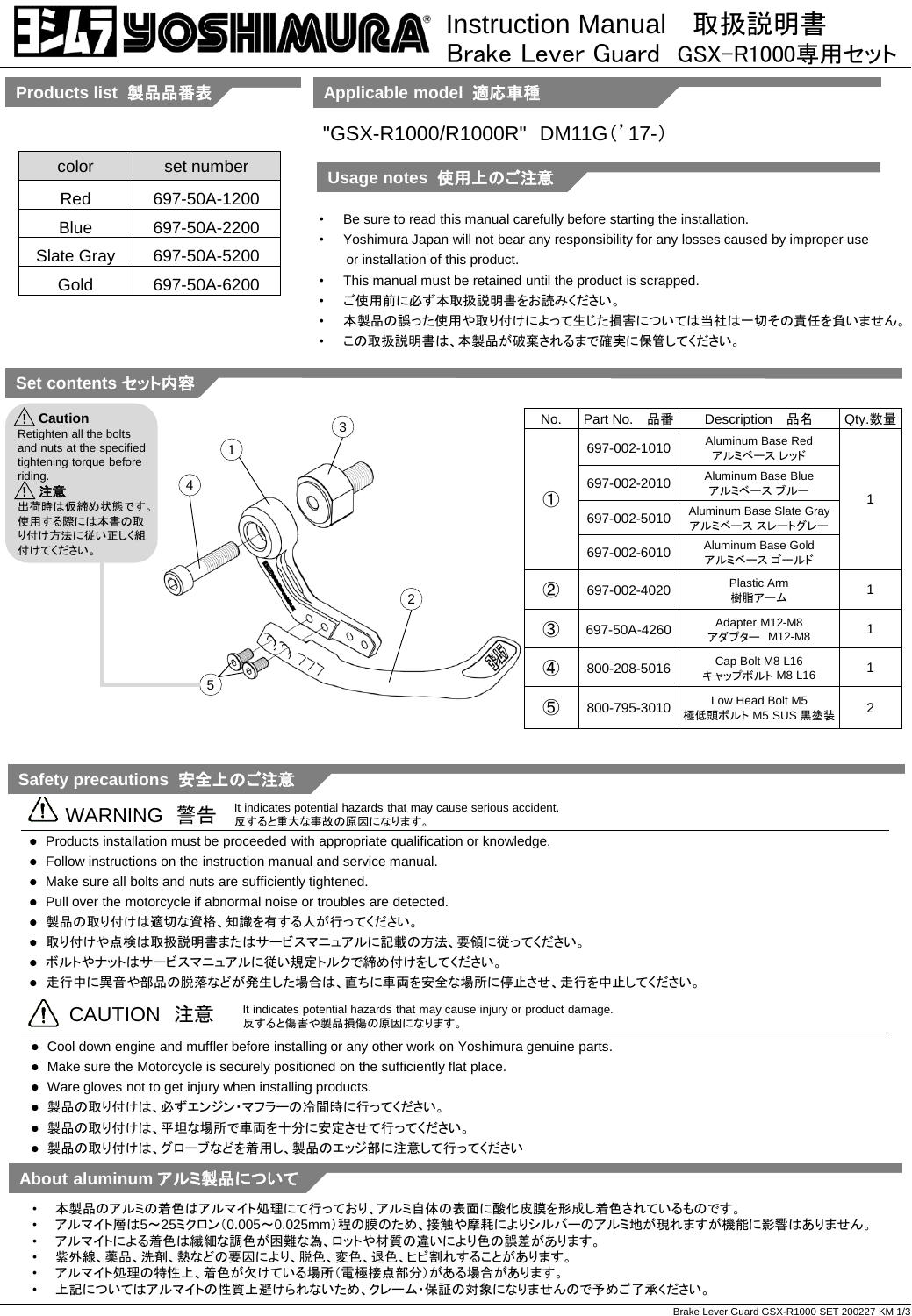

 $\bigwedge$  CAUTION  $\ddot{x}$  Clean the handle bar thread before attaching. If not clean enugh it may cause a loosen of lever guard and damage.

- 2. Attached ③Adapter to the handle bar-end. Tightening Torque : 26N/m. Apply thread locking fluid (Medium strength). Use a rubber sheet to prevent ③Adapter from scratching. (Refer to Fig.2)
- 3. Attached ①Aluminum Base with ④Bolt M8. Tightening Torque : 23N/m. Apply thread locking fluid (Medium strength).
- 1. 既に装着されている純正のハンドルバーエンドを取り外します。

<u>/ヘ</u> CAUTION 注意 こハンドルバーねじ部に付着している古いねじ緩み止め剤やゴミ等は取り除いてください。付着した状態で本品を取り付けると、適切に 取り付けられず、緩みや破損する可能性があり大変危険です。

- 2. 一度、ハンドルバーへ③アダプターを仮付けし、①②⑤レバーガード本体をFig.1の様に当てがい、ブレーキレバーやスロットル、グリップ 等への干渉が無い事を確認します。 確認後は一旦取り外します。
- 3. ③アダプターにねじ緩み止め剤(中強度)を塗布し、締め付けトルク26N・mで締め付けます。 (③アダプターの2面幅24㎜) ③アダプター表面をゴムシート等で保護するとキズ防止になります。(Fig.2参照)
- 4. ①ベースに④M8ボルトを通し、ねじ緩み止め剤(中強度)を塗布して23N・mで締め付けます。
- 5. 後記 "取り付け後" の内容を確認し取り付け完了です。



# WARNING 警告

Make sure that a brake lever guard does not interfere with a throttle or grip rubber before riding. If neglected, it may cause a serious accident.

取り付け時は、使用する前にスロットルが正常に作動することを必ず確認してください。 ハンドルバーの変形やスロットル・グリップとの干渉 が生じた状態で使用すると、スロットルが正常に回らなくなり、重大な事故の起因となる可能性があり大変危険です。